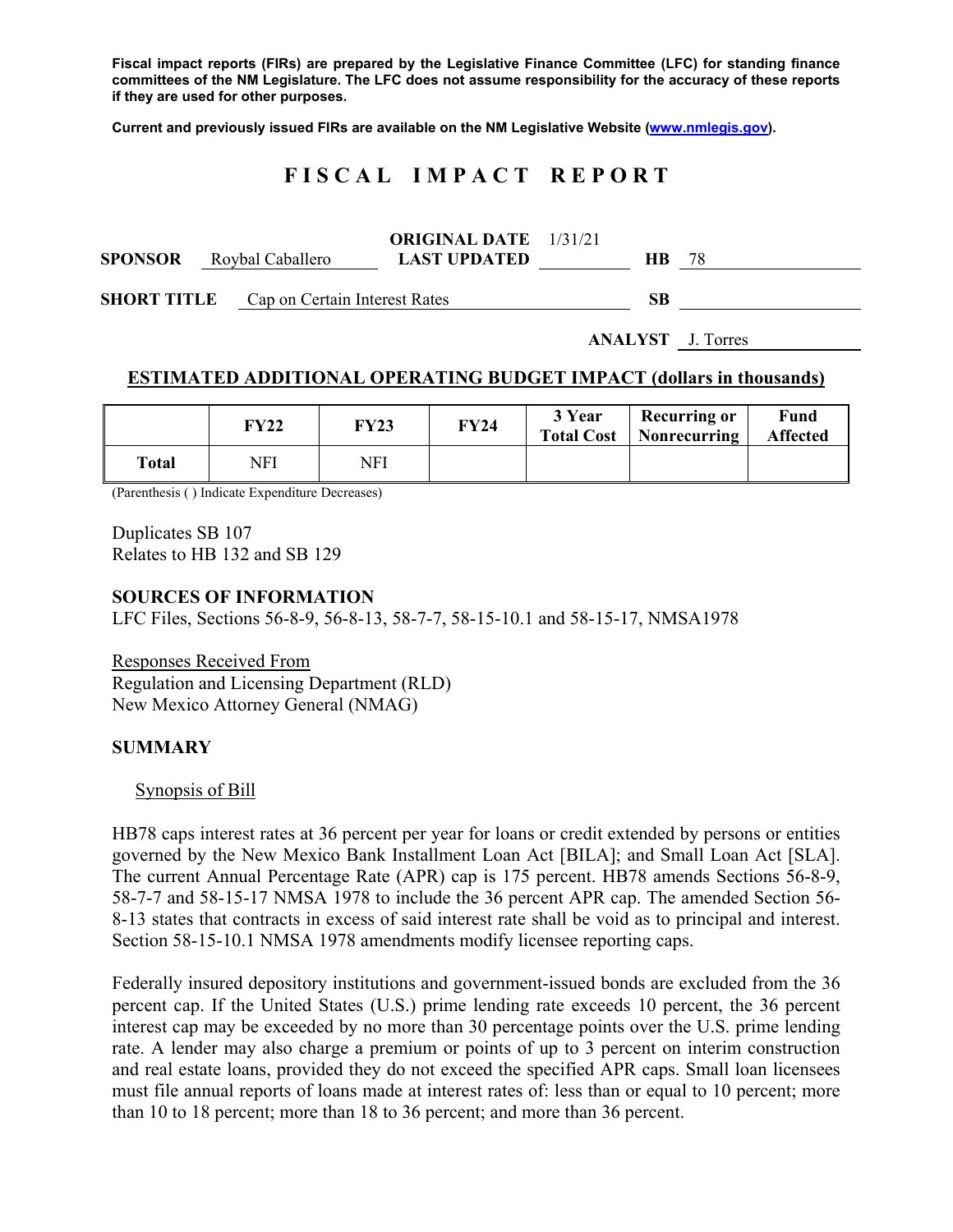## **House Bill 78 – Page 2**

The Financial Industries Division of the Regulation and Licensing Department (RLD/FID), summarizes HB78 as follows: "HB78 amends Chapter 56 Commercial Instruments and Transactions, Chapter 58 - Section 7 the Bank Installment Loan Act of 1959 (BILA), and Chapter 58 - Section 15 the Small Loan Act of 1955 (SLA). HB 78 amendments place interest rate restrictions, and void non-compliant loans made after the Act's effective date of July 1, 2022. Specifically, the amendments would limit the maximum "interest rate" to 36 percent, as described in newly added Section 56-8-9(C) [See Bill Section 1; p. 2], to loans of any amount in New Mexico that are made by non-federally insured depository institutions. HB78 also proposes to limit the annual percentage rate (APR) to 36 percent (as determined by 12 CFR 1026, aka "Regulation Z") on loans made pursuant to the BILA and SLA.

Under the terms of HB78, the "interest rate" limitation is raised when the United States prime interest rate exceeds 10 percent. However, HB78 still limits loans to a maximum rate of 30 percentage points over the prime interest lending rate on all loans originated by non-federally insured institutions. When the prime rate does not exceed 10 percent, HB78 limits the "annual percentage rate" for all loans to a maximum of 36 percent."

The effective date of this bill is July 1, 2022.

## **FISCAL IMPLICATIONS**

RLD/FID notes: "FID currently licenses lenders making loans within the provisions set forth in the BILA and SLA. Under existing laws, new licensees are assessed fees totaling \$1,900. This total is comprised of a \$1,000 investigation fee, a license fee of \$500, a \$200 examination fee, as well as a \$200 financial literacy fee. License renewal fees are a minimum of \$900. This is comprised of the fixed licensing fee of \$500 plus a variable component of 75 cents per \$1,000 of loans made under the SLA that are outstanding as of December 31 of the preceding year. Renewal licensees are also assessed a \$200 exam fee and \$200 financial literacy fee. The fiscal impact of these amendments would be limited to licensing revenues collected by the State under the Small Loan Act (SLA), which would depend on any change in the number of licensees and the value of loans made by licensees."

NMAG indicated there are no fiscal implications to that office.

## **SIGNIFICANT ISSUES**

The proposed amendments place a 36 percent interest cap on specified loans. This is the current cap for military loans and is far below the current statewide loan cap of 175 percent. Loan operators may argue that the reduced caps will hurt their business. Consumers will likely favor HB78.

## **PERFORMANCE IMPLICATIONS**

Capping the APR at 36 percent may hurt small loan companies falling within the regulated definitions of HB78.

## **ADMINISTRATIVE IMPLICATIONS**

HB78 may increase RLD/FID's administrative responsibilities as to licensees however this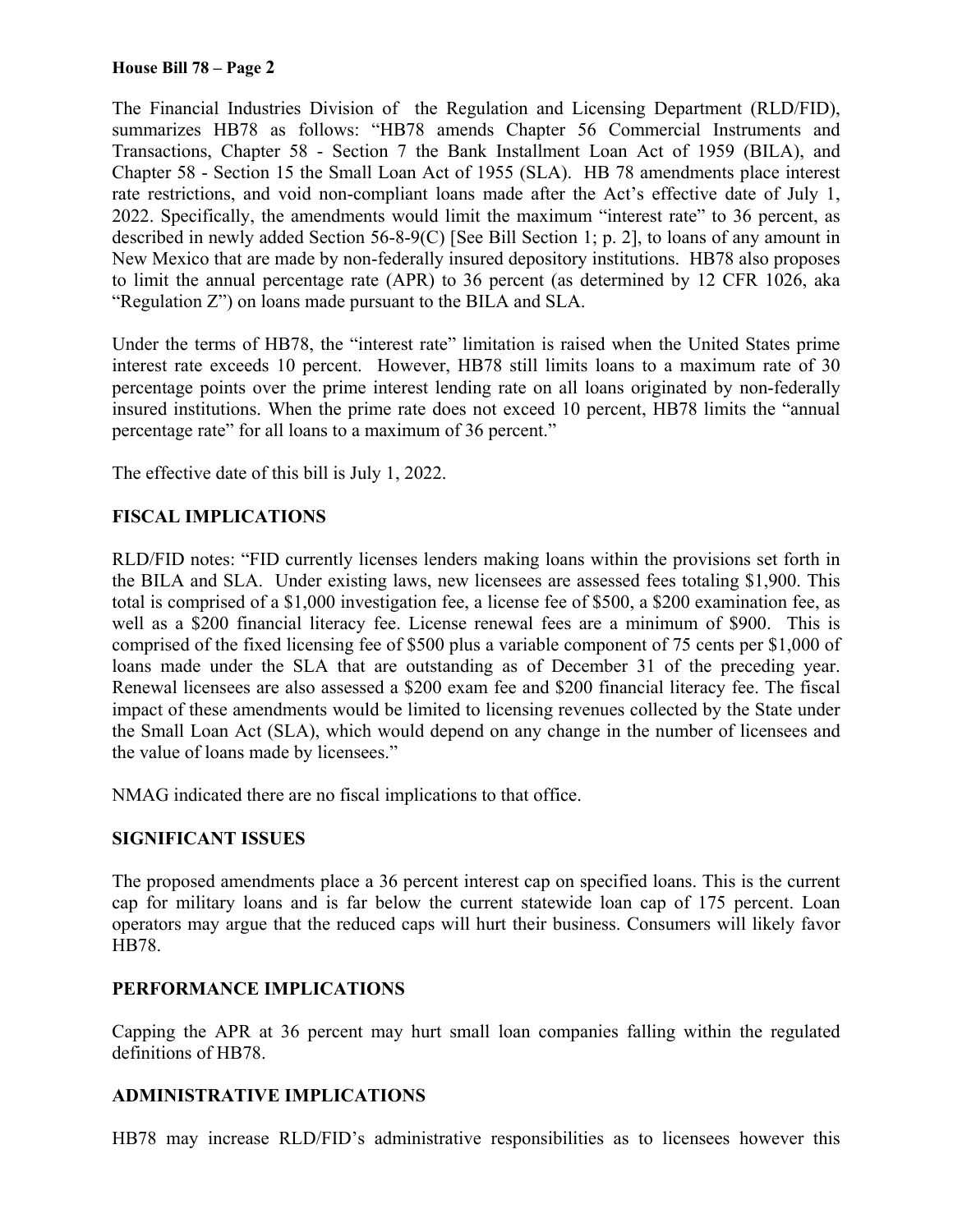## **House Bill 78 – Page 3**

agency reports no administrative implications. NMAG reports no administrative implications.

## **CONFLICT, DUPLICATION, COMPANIONSHIP, RELATIONSHIP**

Duplicates SB107. Relates to HB132 and SB129.

## **TECHNICAL ISSUES**

RLD/FID states: "At present, in regard to the SLA and the BILA, the FID only regulates loan activity for loans of \$5,000 or less. However, HB78 appears to place restrictions on all lending not originated by federally insured depository institutions, which exceeds the current limitation of the SLA and the BILA. For one example, as worded HB78 would also apply its interest rate and APR caps to loans made between private individuals or corporations, including loans of more than \$5.000. It is unclear from HB78 as to what entity, if any, would regulate/enforce the HB78 interest limits on the loans in this example.

HB78 also modifies reporting requirements for licensees to segment the APR on loans from the current range of zero to 175 percent, to zero to 36 percent.

Currently, licensees under the SLA are required to annually report their small loan activity for the prior calendar year by April 15. However, HB78 has an effective date of July 1, 2022. This discrepancy would create two data sets for year 2022, which could be difficult for licensees in terms of reporting and would likely result in error-prone data reported to the FID.

HB78 states that for loans made under the BILA and SLA, the calculation of APR should be made in terms of 12 CFR Part 1026, known as "Regulation Z" for loans up to \$5,000, but the procedure for loans larger than \$5,000 is unclear. As written in HB78, Section 56-8-9(C) NMSA, the calculation conflicts with Regulation Z and the BILA and SLA. HB78 institutes a "calculation of interest" in Section 56-8-9(C) that "shall include any periodic or nonperiodic interest, any periodic or nonperiodic finance charge, any ancillary products or services and any other charges or fees incident to the extension of credit." Regulation Z provides that charges incident to the extension of credit are included in the calculation, dependent upon certain criteria. See chart below for a detailed breakdown of the determinations that must be made in order to know whether a specific charge will be included in the calculation of interest for a particular loan under Regulation Z."

"FID recommends choosing a January 1, 2023, start date regarding changes in annual reporting in order to have a homogenous data set for a given year. Because the calculation of APR pursuant to Section 56-8-9(C) in HB 78 conflicts with both Regulation Z and the APR calculation in the SLA and BILA, FID recommends adopting the Regulation Z definition for calculating APR in Section 56-8-9(C) for consistency."

## **OTHER SUBSTANTIVE ISSUES**

NMAG notes: "HB78 creates consistency with the Military Lending Act, 10 U.S.C. § 987(b) which establishes an APR at 36 percent."